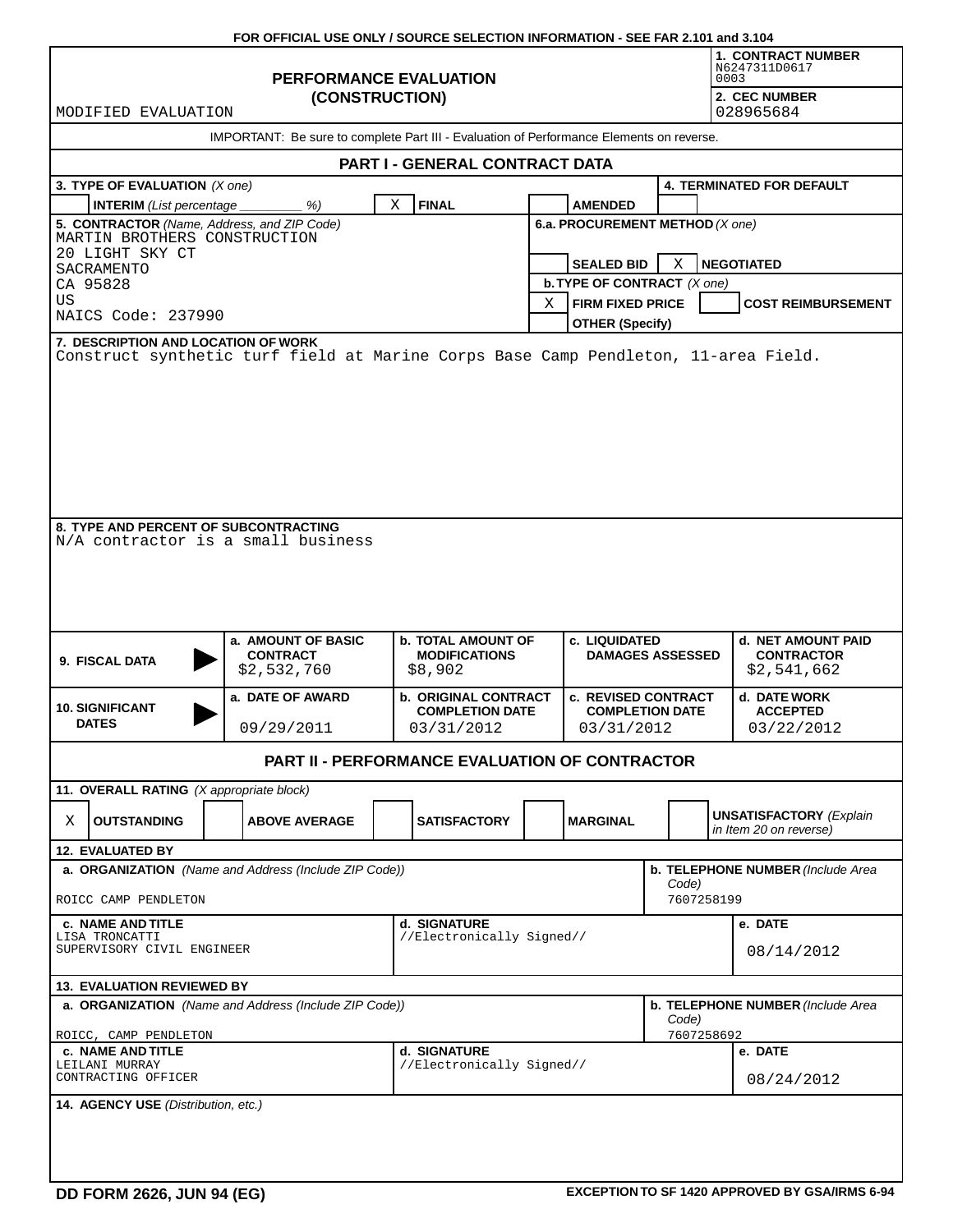# **PART III - EVALUATION OF PERFORMANCE ELEMENTS**

|                                                            |  |                                                    |              | $N/A$ = NOT APPLICABLE 0 = OUTSTANDING A = ABOVE AVERAGE S = SATISFACTORY M = MARGINAL U = UNSATISFACTORY |   |   |                                                                |     |              |   |   |   |              |
|------------------------------------------------------------|--|----------------------------------------------------|--------------|-----------------------------------------------------------------------------------------------------------|---|---|----------------------------------------------------------------|-----|--------------|---|---|---|--------------|
| <b>15. QUALITY CONTROL</b>                                 |  | N/A I<br>$\mathbf{o}$                              | A            | S                                                                                                         | M | U | <b>16. EFFECTIVENESS OF MANAGEMENT</b>                         | N/A | $\mathbf{o}$ | A | S | М | $\mathbf{U}$ |
| a. QUALITY OF WORKMANSHIP                                  |  | X                                                  |              |                                                                                                           |   |   | a. COOPERATION AND RESPONSIVENESS                              |     | X            |   |   |   |              |
| b. ADEQUACY OF THE CQC PLAN                                |  |                                                    | $\mathbf X$  |                                                                                                           |   |   | b. MANAGEMENT OF RESOURCES/                                    |     | X            |   |   |   |              |
| c. IMPLEMENTATION OF THE CQC                               |  | X                                                  |              |                                                                                                           |   |   | <b>PERSONNEL</b>                                               |     |              |   |   |   |              |
| <b>PLAN</b>                                                |  |                                                    |              |                                                                                                           |   |   | c. COORDINATION AND CONTROL OF                                 |     | X            |   |   |   |              |
| d. QUALITY OF QC<br><b>DOCUMENTATION</b>                   |  |                                                    | X            |                                                                                                           |   |   | SUBCONTRACTOR(S)                                               |     |              |   |   |   |              |
|                                                            |  |                                                    |              |                                                                                                           |   |   | d. ADEQUACY OF SITE CLEAN-UP                                   |     |              |   | X |   |              |
| e. STORAGE OF MATERIALS                                    |  | X                                                  |              |                                                                                                           |   |   | e. EFFECTIVENESS OF JOB-SITE                                   |     | X            |   |   |   |              |
| f. ADEQUACY OF MATERIALS                                   |  | X                                                  |              |                                                                                                           |   |   | <b>SUPERVISION</b>                                             |     |              |   |   |   |              |
| g. ADEQUACY OF SUBMITTALS                                  |  | $\mathbf X$                                        |              |                                                                                                           |   |   | f. COMPLIANCE WITH LAWS AND                                    |     |              | X |   |   |              |
| h. ADEQUACY OF QC TESTING                                  |  |                                                    | $\mathbf{X}$ |                                                                                                           |   |   | <b>REGULATIONS</b>                                             |     |              |   |   |   |              |
| <b>i. ADEQUACY OF AS-BUILTS</b>                            |  | X                                                  |              |                                                                                                           |   |   | g. PROFESSIONAL CONDUCT                                        |     | X            |   |   |   |              |
| USE OF SPECIFIED MATERIALS                                 |  | X                                                  |              |                                                                                                           |   |   | h. REVIEW/RESOLUTION OF<br>SUBCONTRACTOR'S ISSUES              |     |              | X |   |   |              |
| k. IDENTIFICATION/CORRECTION OF                            |  | X                                                  |              |                                                                                                           |   |   |                                                                |     |              |   |   |   |              |
| DEFICIENT WORK IN A TIMELY<br><b>MANNER</b>                |  | i. IMPLEMENTATION OF<br><b>SUBCONTRACTING PLAN</b> |              |                                                                                                           | X |   |                                                                |     |              |   |   |   |              |
|                                                            |  |                                                    |              |                                                                                                           |   |   |                                                                |     |              |   |   |   |              |
| <b>17. TIMELY PERFORMANCE</b>                              |  |                                                    |              |                                                                                                           |   |   | <b>18. COMPLIANCE WITH LABOR</b>                               |     |              |   |   |   |              |
| a. ADEQUACY OF INITIAL PROGRESS<br><b>SCHEDULE</b>         |  |                                                    |              | Χ                                                                                                         |   |   | <b>STANDARDS</b>                                               |     |              |   |   |   |              |
|                                                            |  |                                                    |              |                                                                                                           |   |   | a. CORRECTION OF NOTED DEFICIENCIES                            |     |              | Χ |   |   |              |
| b. ADHERENCE TO APPROVED<br><b>SCHEDULE</b>                |  | X                                                  |              |                                                                                                           |   |   | b. PAYROLLS PROPERLY COMPLETED                                 |     |              | X |   |   |              |
|                                                            |  |                                                    |              |                                                                                                           |   |   | <b>AND SUBMITTED</b>                                           |     |              |   |   |   |              |
| c. RESOLUTION OF DELAYS                                    |  | $\mathbf{X}$                                       |              |                                                                                                           |   |   | c. COMPLIANCE WITH LABOR LAWS<br>AND REGULATIONS WITH SPECIFIC |     |              | Χ |   |   |              |
| d. SUBMISSION OF REQUIRED                                  |  |                                                    | X            |                                                                                                           |   |   | ATTENTION TO THE DAVIS-BACON                                   |     |              |   |   |   |              |
| <b>DOCUMENTATION</b>                                       |  |                                                    |              |                                                                                                           |   |   | <b>ACT AND EEO REQUIREMENTS</b>                                |     |              |   |   |   |              |
| e. COMPLETION OF PUNCHLIST<br><b>ITEMS</b>                 |  | X                                                  |              |                                                                                                           |   |   | <b>19. COMPLIANCE WITH SAFETY</b><br><b>STANDARDS</b>          |     |              |   |   |   |              |
| f. SUBMISSION OF UPDATED AND<br>REVISED PROGRESS SCHEDULES |  | X                                                  |              |                                                                                                           |   |   | a. ADEQUACY OF SAFETY PLAN                                     |     | X            |   |   |   |              |
|                                                            |  |                                                    |              |                                                                                                           |   |   | b. IMPLEMENTATION OF SAFETY PLAN                               |     |              | X |   |   |              |
| g. WARRANTY RESPONSE                                       |  |                                                    |              |                                                                                                           |   |   | c. CORRECTION OF NOTED DEFICIENCIES                            |     | X            |   |   |   |              |

**20. REMARKS** (Explanation of unsatisfactory evaluation is required. Other comments are optional. Provide facts concerning specific events or actions to justify the evaluation. These data must be in sufficient detail to assist contracting officers in determining the contractor's responsibility. Continue on separate sheet(s), if needed.)

Small Business Utilization

Does this contract include a subcontracting plan? No Date of last Individual Subcontracting Report (ISR) / Summary Subcontracting Report (SSR): N/A

EVALUATOR REMARKS: 15. Quality of Work:

a. The Field built by Martin Brothers (MB) is of high quality. b.c.d. MB quality control plan was adequate the first time submitted. The revisions were minor in nature and did not require substantial Government re-review. MB was proactive in executing their QC plan. In this design bid build contract, Martin Brothers provided a designer of record (DOR) who along with upper management and all key personnel identified in the QC plan were consistently present at QC meetings and very involved. The submittal register was kept up to date and reviewed at each weekly QC meeting. MB implemented controls and testing procedures to include independent third party inspections and verification of product quality and rigorously followed them.

e. All construction materials were stored in an appropriate manner to prevent deterioration or damage. The storage area was kept neat and clean. f. Whenever materials provided offered variations in meeting the specifications, contractor always elected to go with the higher quality product exceeding the contract requirements. g-h. MB maintained and submitted accurate test results promptly upon completion of tests. The DOR was actively involved in the inspection process ensuring the quality of work. The independent testing lab produced non-biased testing controls, accurate results and made timely recommendations to ensure the quality of the project. QC testing was conducted by qualified personnel in a manner that would identify all deficiencies, if any. i. Asbuilt drawings were being kept up to date and updated in detail at every QC meeting. Asbuilt drawings were turned over promptly at the end of the job and accurately reflect all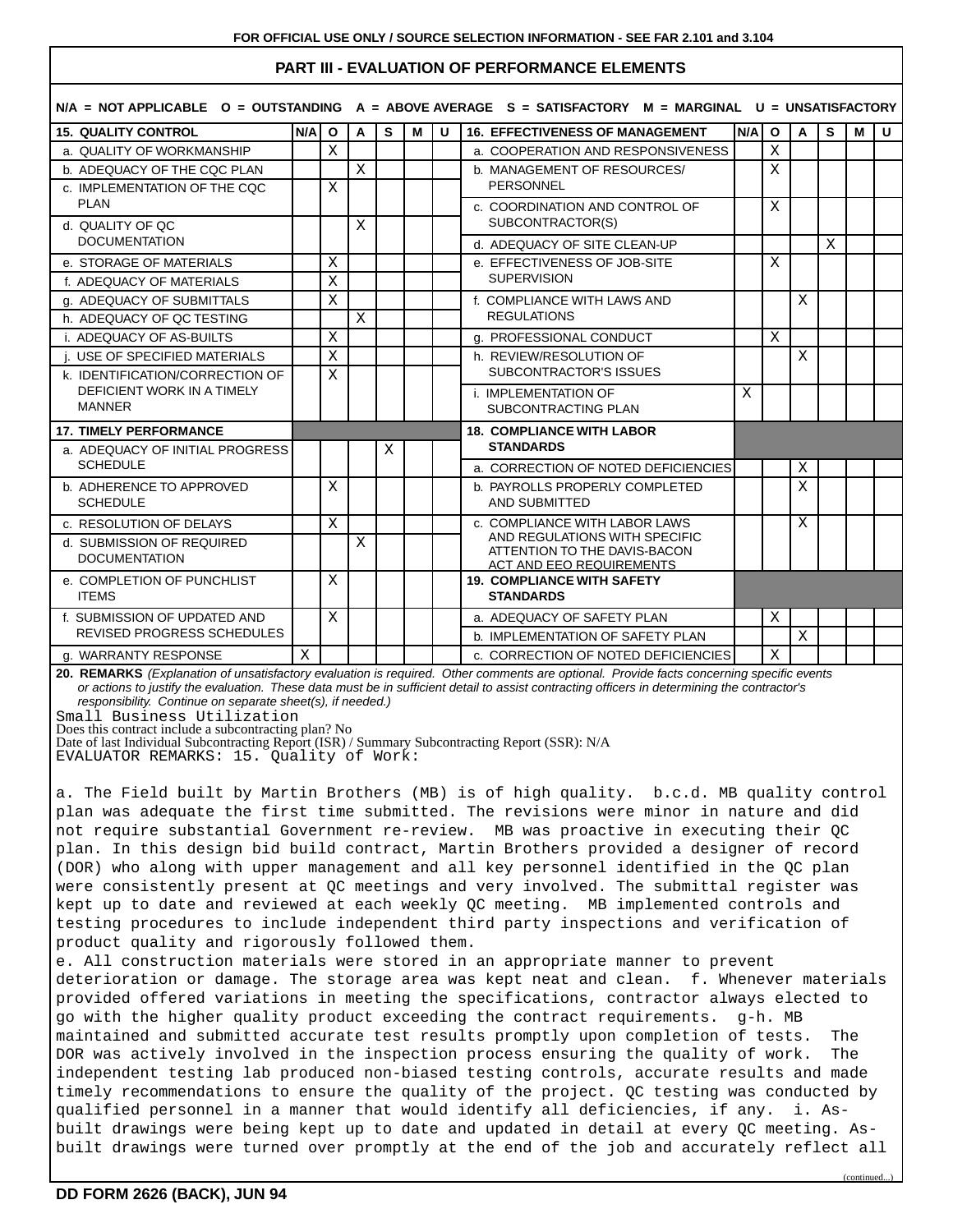20. REMARKS (...continued) as-built conditions. j. All materials required by contract were installed. k. QC personnel performed reviews of shop drawings and materials quickly identifying and correcting deficient work if any without Government involvement. All Requests for information were always accompanied with at least two or more Alternative solutions leaving the government in a better position to choose an option as opposed to committing considerable resources to providing technical solutions to problems encountered in the field.

## 16. Effectiveness of Management:

a.c.e.g. Upper management was very involved and willing to make critical decisions promptly in order to keep the work on track. Management made an on-the-spot decision during the pre-final walk through of the project by electing to patch the deteriorated pavement at the existing vehicle access ramp and add a trench drain to prevent water from getting onto the field. Additionally, MB installed 570 LF of drainage pipe and 7 drainage inlets on the northwest and southwest corners of the field at no additional cost to the government, to account for offsite water flowing onto the project. These items were not contractual requirements but it made the project a much better deliverable to the government. b. MB adequately planned, scheduled, resourced, organized and otherwise managed the work in order to keep on schedule.

d. For the majority of the contract MB maintained a clean site, however after final site clean up a piece of equipment was left on site for over a week. f. MB complied with all contract requirements. h. Although there were some known subcontractor issues, like going out of business and being new to Government regulations, MB was very proactive in ensuring compliance to the contract requirements with little Government intervention.

# 17. Timely Performance:

a.f. The initial baseline schedule was combined with task order 0002 and had to be rejected. It took some effort on the part of the government to assist MB in providing a schedule that met the contract requirements. Once understood, the schedule and all updates were timely, complete and logical. b.c. MB completed the construction activities in a timely manner and adequately scheduled the work to allow for timely completion. When and if the schedule slipped through their own fault or negligence, the MB took appropriate corrective action of his own volition. d. Issue were brought to the Government attention as soon as they were known so they could be resolved timely and not impact timely completion. Most submittals were timely with the exception of a couple of proposals that by contract must be provided utilizing RS Means. However, on one proposal, their actual costs were lower than the RS Means and MB honored their actual costs. e. The contractor dealt with punch list items in real time for timely completion of the project. All pre-punch list items were taken care of within a day or two once they were identified. MB was proactive in doing their own independent inspections and fixing items before the inspection with the Government was held. This system of early diagnosis of potential punch list items resulted in a final inspection with no punch list items. The DOR was actively involved in the pre-inspections producing a very detailed list of discrepancies and recommended solutions before each scheduled inspection with the government. This saved the government from having to commit considerable resources to inspections and re-inspections if needed.

18. Compliance with Labor Standards:

a.b. Payroll records were submitted in a complete and timely manner. The payrolls submitted were in accordance with the contract and the Davis-Bacon Wage Decision. c. MB complied with all required labor laws. The Government was not notified of any issues from any subcontractor or supplier on this project.

19. Compliance with Safety Standards:

(continued...)